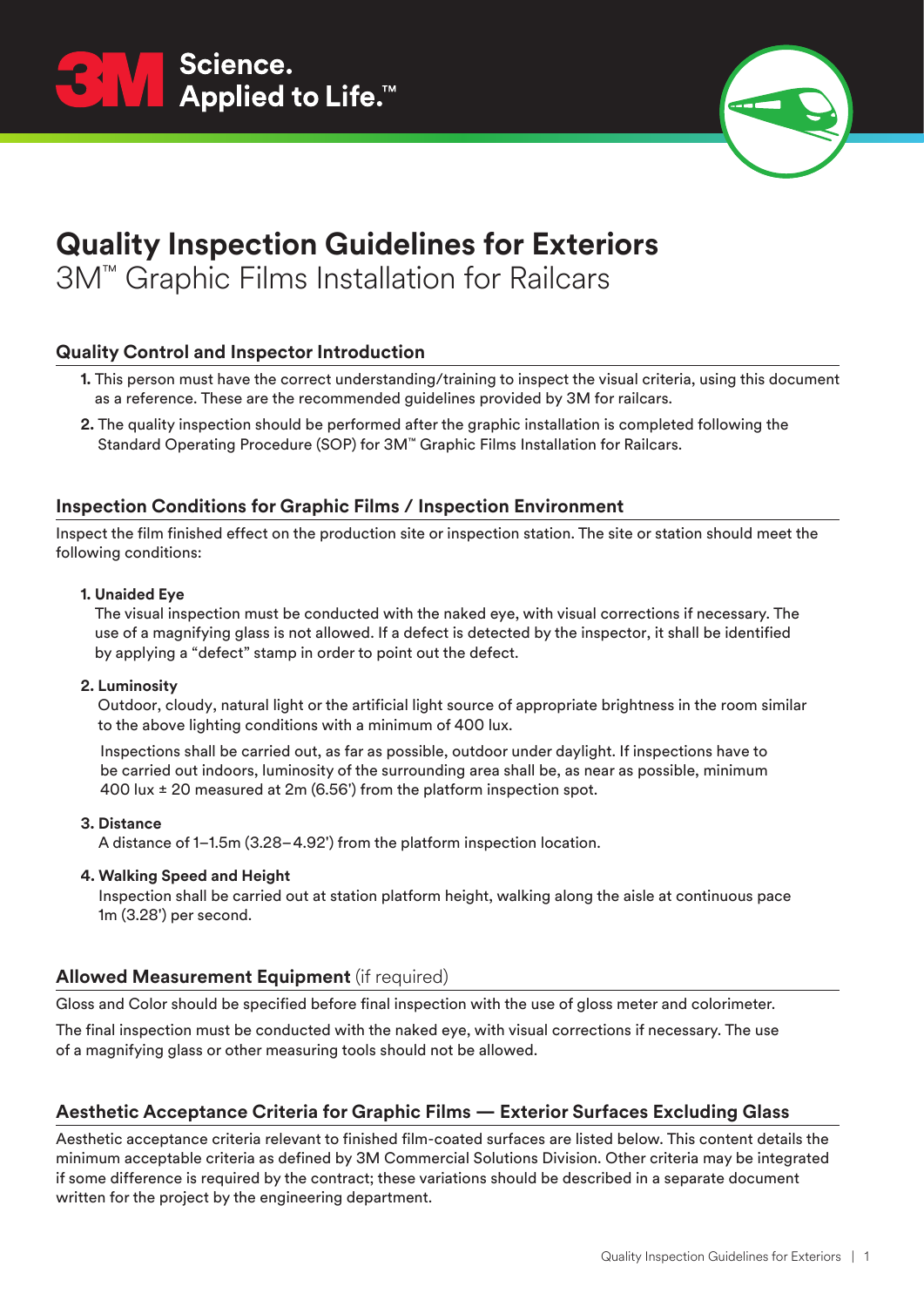

| <b>Criteria</b>              | <b>Description</b>                                                                                                                                                                                                                                                                                                                                                                                                             | <b>Example of Visual Defect</b>            |
|------------------------------|--------------------------------------------------------------------------------------------------------------------------------------------------------------------------------------------------------------------------------------------------------------------------------------------------------------------------------------------------------------------------------------------------------------------------------|--------------------------------------------|
| Color<br>fading              | A visual difference or inconsistencies in color<br>can be seen by the naked eye between one or<br>more films that are supposed to be the same<br>color as determined by the specification.                                                                                                                                                                                                                                     | Œ,<br>F92056<br>Acceptable<br>Unacceptable |
| <b>Gloss and</b><br>dullness | A visual difference or inconsistencies in gloss<br>can be seen by the naked eye between one or<br>more films that are supposed to be the same<br>gloss as determined by the specification.<br>If gloss is visually different by the naked eye,<br>a gloss measurement should be performed<br>using a gloss meter to determine if the film<br>meets the specification. If a failure is found,<br>it is considered unacceptable. | Unacceptable                               |
| <b>Bubbles</b>               | Visual air or moisture entrapment under the<br>film that occurred during installation.<br>Acceptable - No more than 5 bubbles<br>(bubble diameter <2mm [.08"]) in a circle<br>of diameter 500mm (19.69").                                                                                                                                                                                                                      | Unacceptable                               |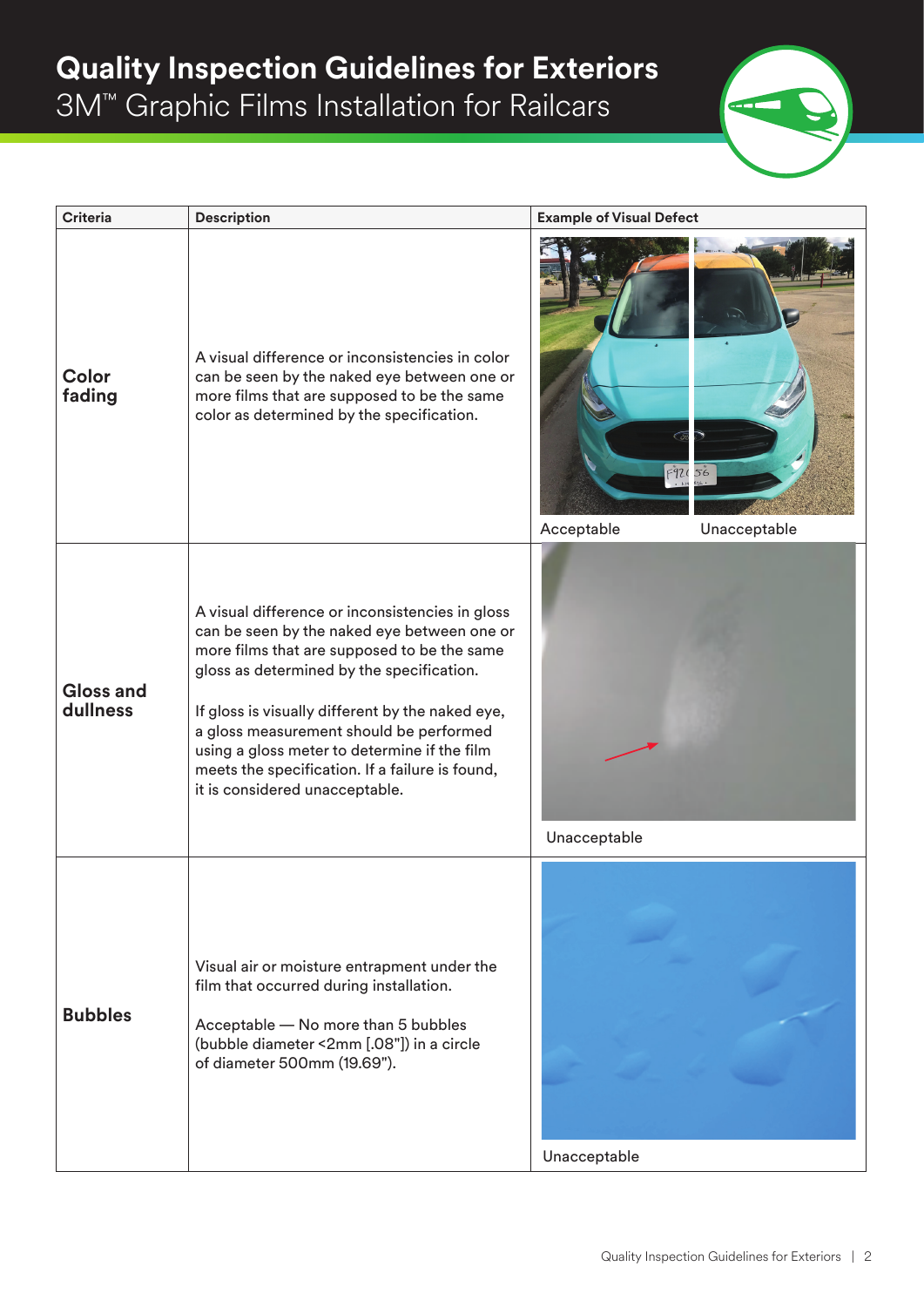

| <b>Criteria</b>               | <b>Description</b>                                                                                                                                                                                                                                                                          | <b>Example of Visual Defect</b> |
|-------------------------------|---------------------------------------------------------------------------------------------------------------------------------------------------------------------------------------------------------------------------------------------------------------------------------------------|---------------------------------|
| Debris under<br>film          | Visual defects caused by small dust, debris<br>and/or particles trapped between film and<br>car body.<br>Unacceptable - Not more than 5 visual<br>defects in a circle of diameter 500mm<br>(19.69"). The number of particles in any<br>1 SQM (10.76 SQF) area should not be<br>more than 3. | Unacceptable                    |
| <b>Scratches</b><br>and marks | Visual defects caused by small dust, debris<br>and/or particles trapped between film and<br>car body.<br>Unacceptable - Needs to be replaced.                                                                                                                                               | Unacceptable                    |
| <b>Wrinkles</b>               | Folds or creases in the film.<br>Unacceptable - Needs to be replaced.                                                                                                                                                                                                                       | Unacceptable                    |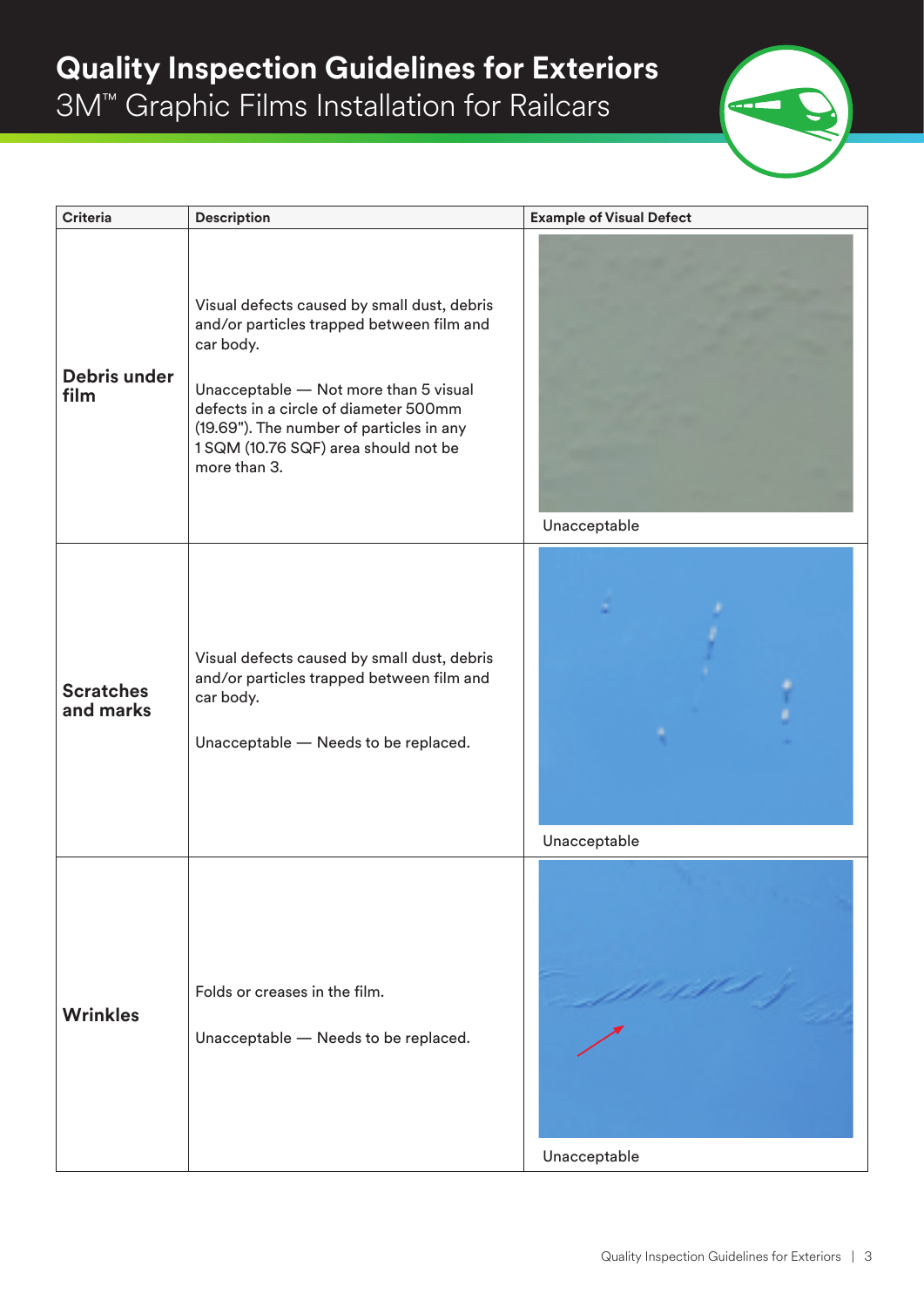

| <b>Criteria</b>                     | <b>Description</b>                                                                                                                                                                                                                                                                                       | <b>Example of Visual Defect</b> |
|-------------------------------------|----------------------------------------------------------------------------------------------------------------------------------------------------------------------------------------------------------------------------------------------------------------------------------------------------------|---------------------------------|
| <b>Film overlaps</b><br>dimensions  | The overlap of two film layers is between<br>6mm (.24") and 10mm (.39").<br>If overlap is not meeting the visual<br>requirements by the naked eye, a<br>measurement should be performed<br>to determine if the film meets the<br>specification. If a failure is found,<br>it is considered unacceptable. | Unacceptable                    |
| <b>Film overlaps</b><br>orientation | For horizontal and vertical overlaps, the<br>uppermost film should cover the lower<br>film with the dimensions stated above to<br>prevent moisture from collecting.                                                                                                                                      | Unacceptable                    |
| <b>Cut edges</b>                    | Cut edges of the film should be smooth<br>and uniform.<br>If the cut does not meet the visual<br>description, the cut should be fixed<br>to ensure a smooth and uniform edge.                                                                                                                            | Unacceptable                    |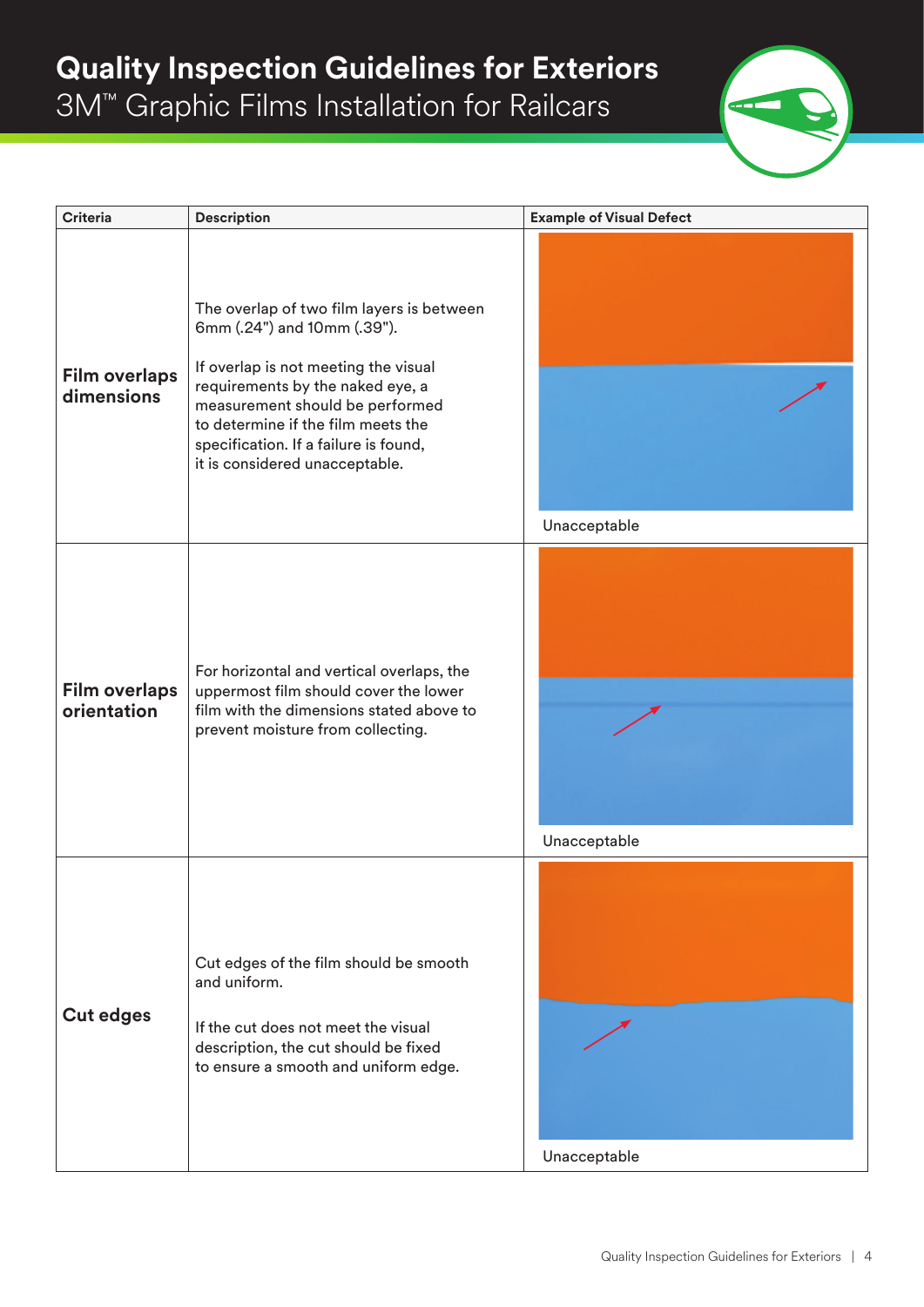

| <b>Criteria</b>      | <b>Description</b>                                                                                                                                                                                          | <b>Example of Visual Defect</b> |
|----------------------|-------------------------------------------------------------------------------------------------------------------------------------------------------------------------------------------------------------|---------------------------------|
| Edge gaps            | Distance of the adhesive film from the joint<br>sealing and the edge of the car.<br>The distance between edge of film and<br>sealant is at least 1-3mm (.04-.12")<br>depending on the shape of the sealant. | Acceptable<br>Unacceptable      |
| <b>Edge sealing</b>  | The application of edge tape or sealant<br>to the finished edges of the graphic.<br>The coating or tape application should<br>be uniform with 50% on either side of<br>the seam without bubbles or drips.   | Unacceptable                    |
| Lifting /<br>peeling | The visual appearance of film not fully<br>adhered to the surface.<br>Unacceptable - Needs to be repaired.                                                                                                  | Unacceptable                    |